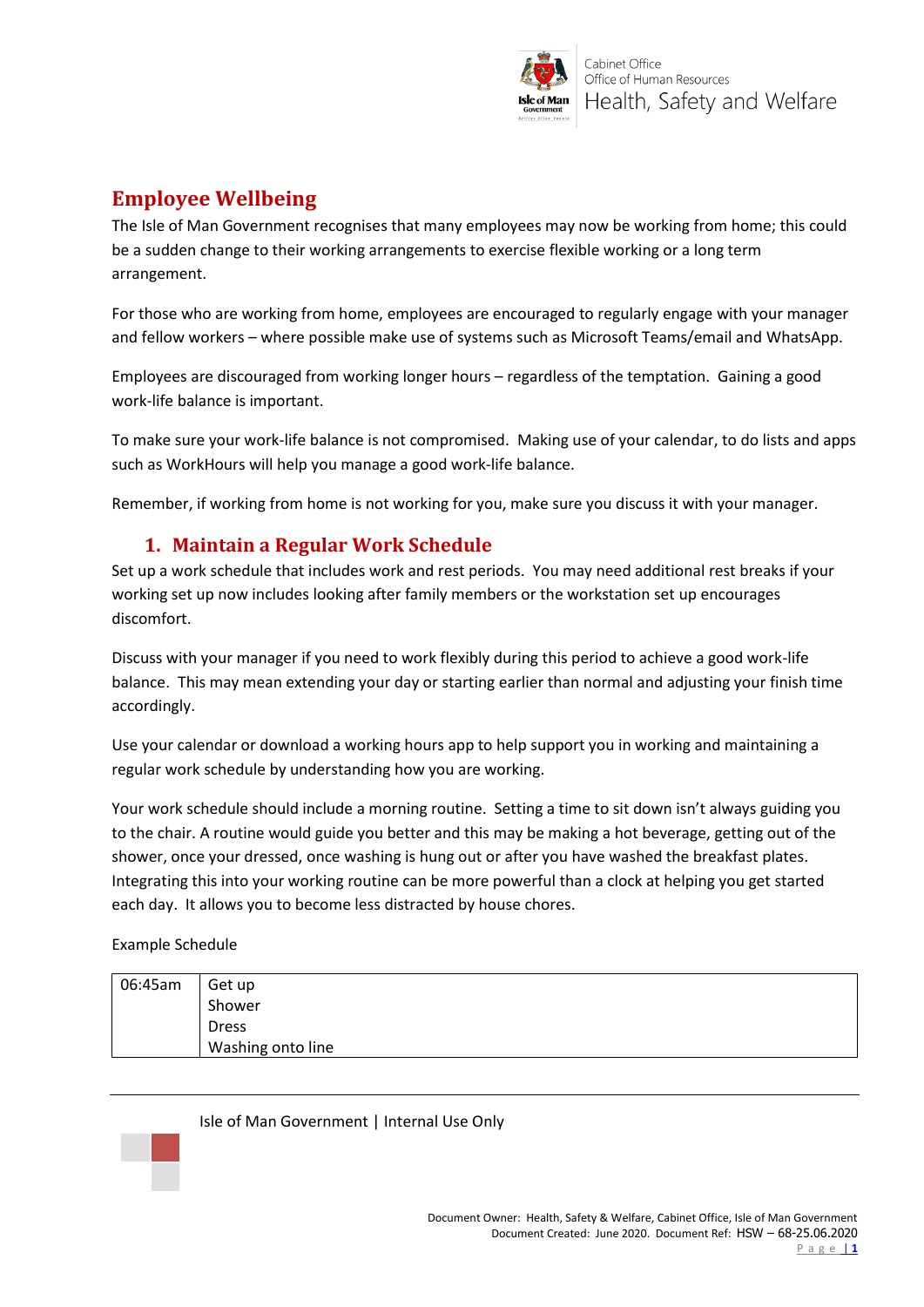

|            | Bins out                                       |
|------------|------------------------------------------------|
| 08:00am    | Prepare family for morning                     |
|            | <b>Dressing</b>                                |
|            | <b>Breakfast and</b>                           |
|            | Itinerary for the day                          |
| 09:00am    | Log onto begin work                            |
| $10:30$ am | <b>Break and Stretch</b>                       |
|            | Review Itinerary for the rest of the morning   |
| $10:40$ am | Log on and continue to work                    |
| 12:30pm    | Lunch                                          |
|            | Exercise / stretching                          |
|            | Review Itinerary for the afternoon             |
| 13:30pm    | Log on and continue to work                    |
| 15:00      | <b>Break and Stretch</b>                       |
|            | Review Itinerary for the rest of the afternoon |
| 15:10      | Log on and continue to work                    |
| 17:30      | Log off for the day                            |

### **2. Set up a Designated Work Space**

In an ideal scenario you would not only have a dedicated office but also separate computers for work and personal use.

If possible, try to have some dedicated time and space where you are able to focus on your work activities. Having separated space from other household activities and occupants will help you create a barrier between home and work. It will also help to manage your work time away from domestic distractions and maintain professional standards when you're working from home.

You may be able to make use of some peripherals that you already have at home – for example, mouse, keyboard and monitor.

### **3. Establish Ground Rules with other People in Your Work Space/Home**

Set ground rules with other adults in your home, particularly if you are sharing your work space.

If you have children whilst you're working, it will help them if they had clear rules about what they can and cannot do during your working time. This is where a schedule will help.

### **4. Schedule Breaks into your Day**

Make sure that you schedule breaks and stretches into your day and make sure that you take them. Working from home during this period may require more frequent breaks to support poor ergonomics, the current situation and change.

Isle of Man Government | Internal Use Only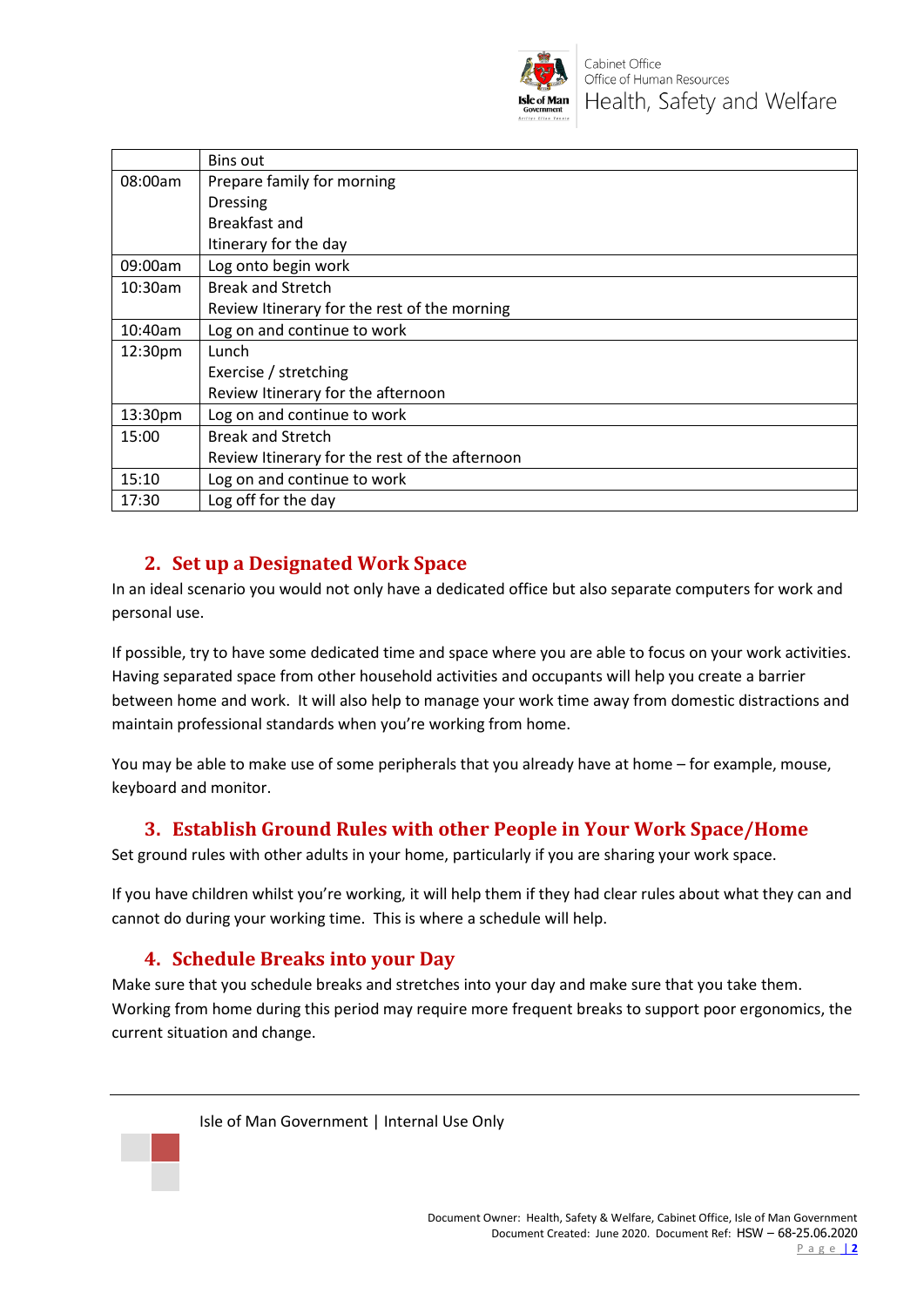

Make sure that your break allows you to walk away from the computer, screen and phone. Take at least 1 hour for lunch along with 2 breaks.

Apps such as Time Out for Mac and Smart Break for Windows will help ensure that you don't miss your break.

If possible, leave the home for a break into the garden – fresh air and natural light will do you good.

Add these breaks into your calendar and share times with your manager and colleagues. This will ensure that they are aware of how you are working during the day and will be able to schedule any calls around your schedule.

### **5. Phone calls**

To support your role it may be necessary to take phone calls. Your desk phone may be on divert to your work or personal mobile number for colleagues to contact you. Staff are discouraged from sharing their personal phone number to support work activities.

### **6. Maintaining contact with Colleagues**

Loneliness, disconnect and isolation are common problems in remote working. You should establish ways to connect with your colleagues during the working day.

You should maintain regular contact with your colleagues and with your manager as much as possible. Where possible this should be by phone as this level of contact is better to you than e-mail as it helps the feeling of isolation.

For example, a frequent departmental teleconference for all to check in and correspond with each other. Use systems that are in place such as Microsoft Teams, email, phone and WhatsApp.

It is important to not allow this type of socialising to become a distraction for the team.

If contact isn't maintained then you can become feeling isolated which can have negative impacts on your health and productivity. If you do feel that isolation is becoming a problem you should speak with your manager about can be done within the team to help.

Working remotely should involve you communicating more with your colleagues as they may need to understand your schedule and availability more often than when you are in the office. You don't need to write a lengthy paragraph to explain your every move, but it does mean repeating yourself.

# **7. Meetings**

Encourage meetings to continue through means such as teleconference and video conference. Microsoft Teams allows a team video conference and teleconference function.

Isle of Man Government | Internal Use Only